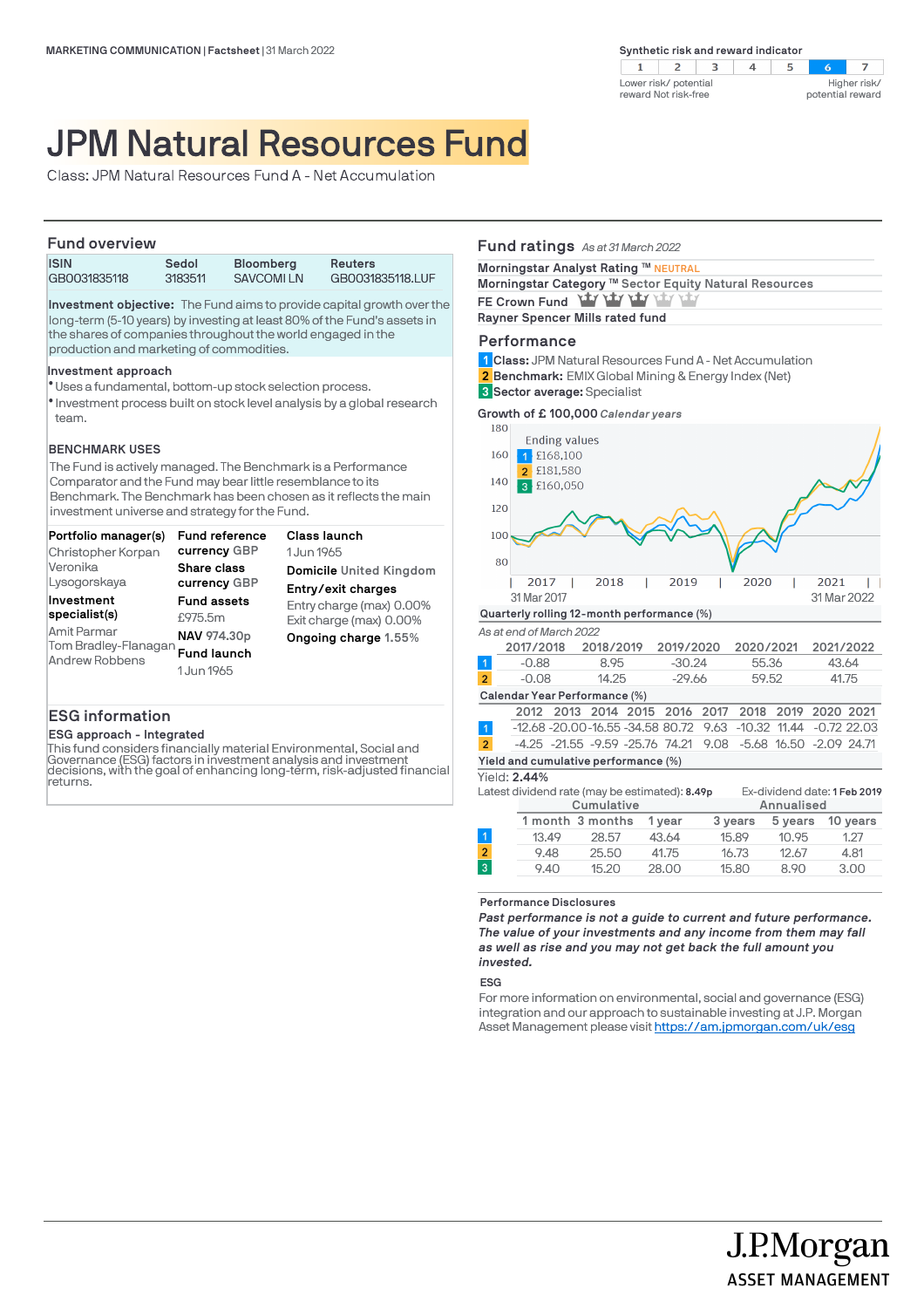# **Portfolio analysis**

| <b>Measurement</b>        | 3 years | 5 years |
|---------------------------|---------|---------|
| Correlation               | 0.97    | 0.97    |
| Alpha (%)                 | $-0.71$ | $-1.53$ |
| Beta                      | 1.01    | 1.02    |
| Annualised volatility (%) | 23.77   | 21.01   |
| Sharpe ratio              | 0.73    | 0.58    |
| Tracking error (%)        | 5.63    | 4.98    |
| Information ratio         | $-0.10$ | $-0.28$ |

# **Holdings**

| Top 10               | Sector                                | % of assets |
|----------------------|---------------------------------------|-------------|
| Freeport-McMoRan     | <b>Base Metals</b>                    | 5.6         |
| Shell                | Integrated Oil & Gas                  | 5.6         |
| Rio Tinto            | Diversified Mining                    | 5.5         |
| <b>BHP</b>           | Diversified Mining                    | 5.0         |
| Chevron              | Integrated Oil & Gas                  | 4.8         |
| Newmont              | <b>Gold &amp; Precious Metals</b>     | 4.7         |
| <b>TotalEnergies</b> | Integrated Oil & Gas                  | 3.8         |
| <b>Hess</b>          | Oil & Gas Exploration &<br>Production | 3.2         |
| Franco-Nevada        | Gold & Precious Metals                | 3.2         |
| Cenovus Energy       | Integrated Oil & Gas                  | 3.0         |

**Market cap (%) (USD)**



| Regions (%)                |      | Compared to benchmark |
|----------------------------|------|-----------------------|
| North America              | 57.9 | $+8.2$                |
| Europe & Middle East ex UK | 12.9 | $+3.6$                |
| United Kingdom             | 12.7 | $+2.0$                |
| Pacific ex-Japan           | 10.1 | $-4.6$                |
| <b>Emerging Markets</b>    | 4.7  | $-9.8$                |
| Japan                      | 0.0  | $-1.1$                |
| Cash                       | 1.7  | $+1.7$                |

| Sectors (%)                           |      | Compared to benchmark |
|---------------------------------------|------|-----------------------|
| Integrated Oil & Gas                  | 23.5 | $-0.3$                |
| Oil & Gas Exploration &<br>Production | 19.9 | $+7.0$                |
| <b>Diversified Mining</b>             | 18.9 | $-5.9$                |
| Gold & Precious Metals                | 14.2 | $-0.7$                |
| <b>Base Metals</b>                    | 13.8 | $+5.0$                |
| Oil & Gas Storage &<br>Transportation | 4.0  | $-1.9$                |
| Diamonds & Other                      | 2.2  | $+0.9$                |
| Oil & Gas Refining & Marketing        | 1.8  | $-4.5$                |
| Coal & Consumable Fuels               | 0.0  | $-1.3$                |
| Cash                                  | 1.7  | $+1.7$                |